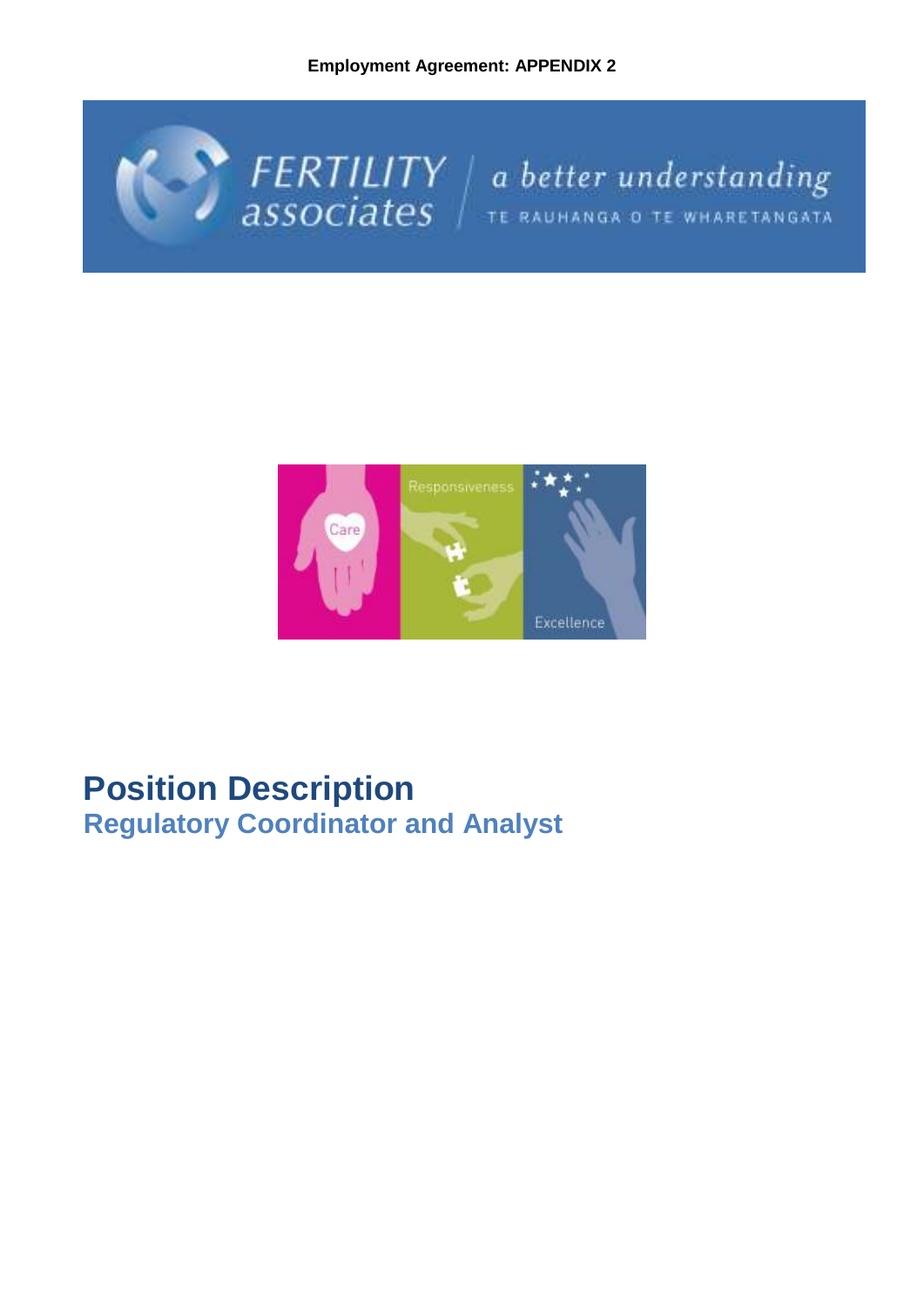

| <b>Position Details</b>                     |                                                                                                                                           |  |  |  |
|---------------------------------------------|-------------------------------------------------------------------------------------------------------------------------------------------|--|--|--|
| <b>Employee Name</b>                        | Click or tap here to enter text.                                                                                                          |  |  |  |
| <b>Position</b>                             | <b>Regulatory Coordinator and Analyst (RCA)</b>                                                                                           |  |  |  |
| <b>Main Location(s)</b>                     | Auckland                                                                                                                                  |  |  |  |
| <b>Reports to</b>                           | <b>General Manager Quality Information Science</b>                                                                                        |  |  |  |
| <b>Direct Reports</b>                       | none                                                                                                                                      |  |  |  |
| <b>Key Internal</b><br><b>Relationships</b> | Clinic Managers<br>FA staff across the Group<br>Laboratory Team<br>Nurse Team<br>Admin/ Finance teams<br>Counselling team                 |  |  |  |
| <b>Key External</b><br><b>Relationships</b> | <b>Patients</b><br><b>Donors</b><br>Address/contact search agencies<br><b>ECART</b><br><b>ACART</b><br>Ministry of Health / Manatū Hauora |  |  |  |

## **Position Purpose**

Fertility Associates is NZ's leading provider of fertility treatment. Fertility treatment is subject to various regulatory requirements – including the time frozen sperm, eggs and embryos can be stored, reporting births to Births, Deaths and Marriages, reporting progress with public contracts to the Ministry of Health, and other regulatory reporting.

This position is central to meeting those regulatory requirements and looking after our patients and donors along the way. The Regulatory Coordinator is part of the quality team.

## **Contribution to our Values**

**CARE** is demonstrated by:

- Understanding and respecting the changes in the law and how this impacts on patients and donors
- Acting with accuracy, courtesy and diligence at all times

**RESPONSIVENESS** is supported/demonstrated by:

- Working positively within a sometimes demanding and possibly frustrating work environment
- Working collaboratively and positively with different clinics and staff across the Group
- Responding positively to the challenge of multiple and competing work streams and priorities

**EXCELLENCE** is supported/demonstrated by:

- Providing outstanding communication and information to patients, donors and FA colleagues
- Continuous focus on achieving high standards operational, service, ethical, governance

| <b>Key Accountabilities</b> |                                      |                |                 |              |            |                              |
|-----------------------------|--------------------------------------|----------------|-----------------|--------------|------------|------------------------------|
| Name:                       | <b>Position Description Template</b> | Authorised by: | Laura Trethewey | Date issued: | 08/10/2021 | <b>Employee</b><br>Initials: |
| Page $2$ of $5$             |                                      |                |                 |              |            |                              |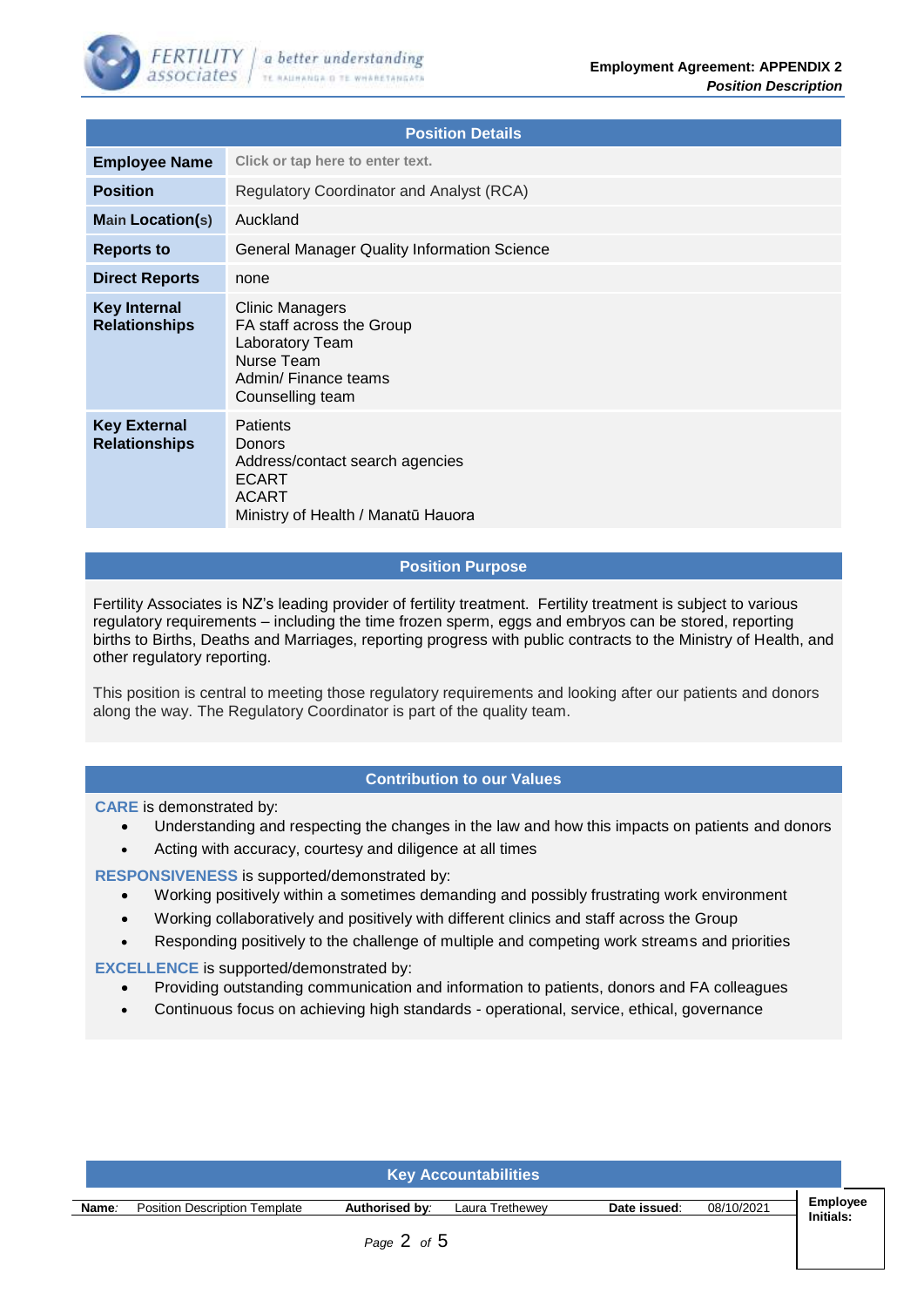**Initials:**

| Patients are given the opportunity to extend<br>storage for frozen material                                                                                                                                                                                                                                                                                                                                                                                                                                                                                                                                                                                                                                                                                                                                                                                                                                                                                                                                                                                          | <b>Expected Outcomes</b>                                                                                                                                                                                                                                                                                                                                                                                                      |  |  |  |
|----------------------------------------------------------------------------------------------------------------------------------------------------------------------------------------------------------------------------------------------------------------------------------------------------------------------------------------------------------------------------------------------------------------------------------------------------------------------------------------------------------------------------------------------------------------------------------------------------------------------------------------------------------------------------------------------------------------------------------------------------------------------------------------------------------------------------------------------------------------------------------------------------------------------------------------------------------------------------------------------------------------------------------------------------------------------|-------------------------------------------------------------------------------------------------------------------------------------------------------------------------------------------------------------------------------------------------------------------------------------------------------------------------------------------------------------------------------------------------------------------------------|--|--|--|
| Identify patients/donors who will need to be<br>$\bullet$<br>contacted, at least 12 months in advance following<br>FA's agreed processes<br>Resolve questions and problems with lab staff and<br>$\bullet$<br><b>Clinic Managers</b><br>Accurately record patient information in MediTEX<br>throughout the process of contacting the patient,<br>patient response, and ECART outcome<br>Supply information to patients/donors so they can<br>request to discard to or apply for an ECART<br>extension<br>Update Cryo records when an ECART extension is<br>$\bullet$<br>granted<br>Initiate the discard process with the lab when the<br>$\bullet$<br>patient has not requested and obtained an ECART<br>extension<br>Respond to and help patients understand their<br>$\bullet$<br>options and the timeframe<br>Answer enquiries from applicants, refer to<br>$\bullet$<br>counselling or other professionals for advice on<br>decision making<br>Manage an efficient administration system to<br>process<br>Maintain and update process documentation<br>$\bullet$ | 100% data integrity<br>$\bullet$<br>Clear and accurate paper trail of contact,<br>$\bullet$<br>correspondence, and outcomes<br>Processes met requirements and run on time<br>$\bullet$<br>FA's policies followed, and HART Act requirements<br>met<br>Patients and donors fully understand their options,<br>and their questions are answered empathetically<br>Clear and efficient communication with<br>ECART/CMs/Lab staff |  |  |  |
| Reporting is compiled and communicated in a<br>timely manner                                                                                                                                                                                                                                                                                                                                                                                                                                                                                                                                                                                                                                                                                                                                                                                                                                                                                                                                                                                                         | <b>Expected Outcomes</b>                                                                                                                                                                                                                                                                                                                                                                                                      |  |  |  |
| Births involving donors are reported to the BDM<br>$\bullet$<br>within 3 months<br>Lists of public treatments from MediTEX are<br>$\bullet$<br>provided to each clinic manager with 7 days of the<br>end of the month<br>Write reports in MediTEX to answer questions<br>٠<br>from managers<br>Submit accurate NNPAC reports by the 20th of the<br>$\bullet$<br>month<br>Compile quarterly reports from monthly lists of<br>public treatment and submit within MOH<br>timeframes.<br>Treatment outcomes are reported to ANZARD<br>$\bullet$<br>Work with CMs, GM Ops and GM QIS to write and<br>quarterly and annual reports to the MoH<br>Maintain and update process documentation<br>٠<br>Answer questions from patients, external<br>stakeholders<br>Amend any errors, assist clinic managers and lab<br>TLS to resolve gaps or errors<br>Run routine reports and collate data for KPI<br>$\bullet$                                                                                                                                                              | Reports are accurate and submitted on time<br>Problems and questions resolved or triaged well<br>$\bullet$<br>All FA processes are easy to use by FA staff<br>$\bullet$<br>The purchase units for all work done are claimed in<br>$\bullet$<br><b>NNPAC</b> reports<br>New reports are tested to ensure they do what is<br>intended                                                                                           |  |  |  |
| Participate in improvement projects                                                                                                                                                                                                                                                                                                                                                                                                                                                                                                                                                                                                                                                                                                                                                                                                                                                                                                                                                                                                                                  |                                                                                                                                                                                                                                                                                                                                                                                                                               |  |  |  |
| Contribute to projects under the direction of project<br>$\bullet$<br>leaders<br>The CMG and any other interested parties are<br>regularly updated on progress<br>Problems are promptly escalated<br>$\bullet$                                                                                                                                                                                                                                                                                                                                                                                                                                                                                                                                                                                                                                                                                                                                                                                                                                                       | Projects achieve their goals, on time, within budget<br>$\bullet$                                                                                                                                                                                                                                                                                                                                                             |  |  |  |
| Position Description Template<br>Authorised by:<br>Name:                                                                                                                                                                                                                                                                                                                                                                                                                                                                                                                                                                                                                                                                                                                                                                                                                                                                                                                                                                                                             | Employee<br>Laura Trethewey<br>08/10/2021<br>Date issued:<br><b>Initials:</b>                                                                                                                                                                                                                                                                                                                                                 |  |  |  |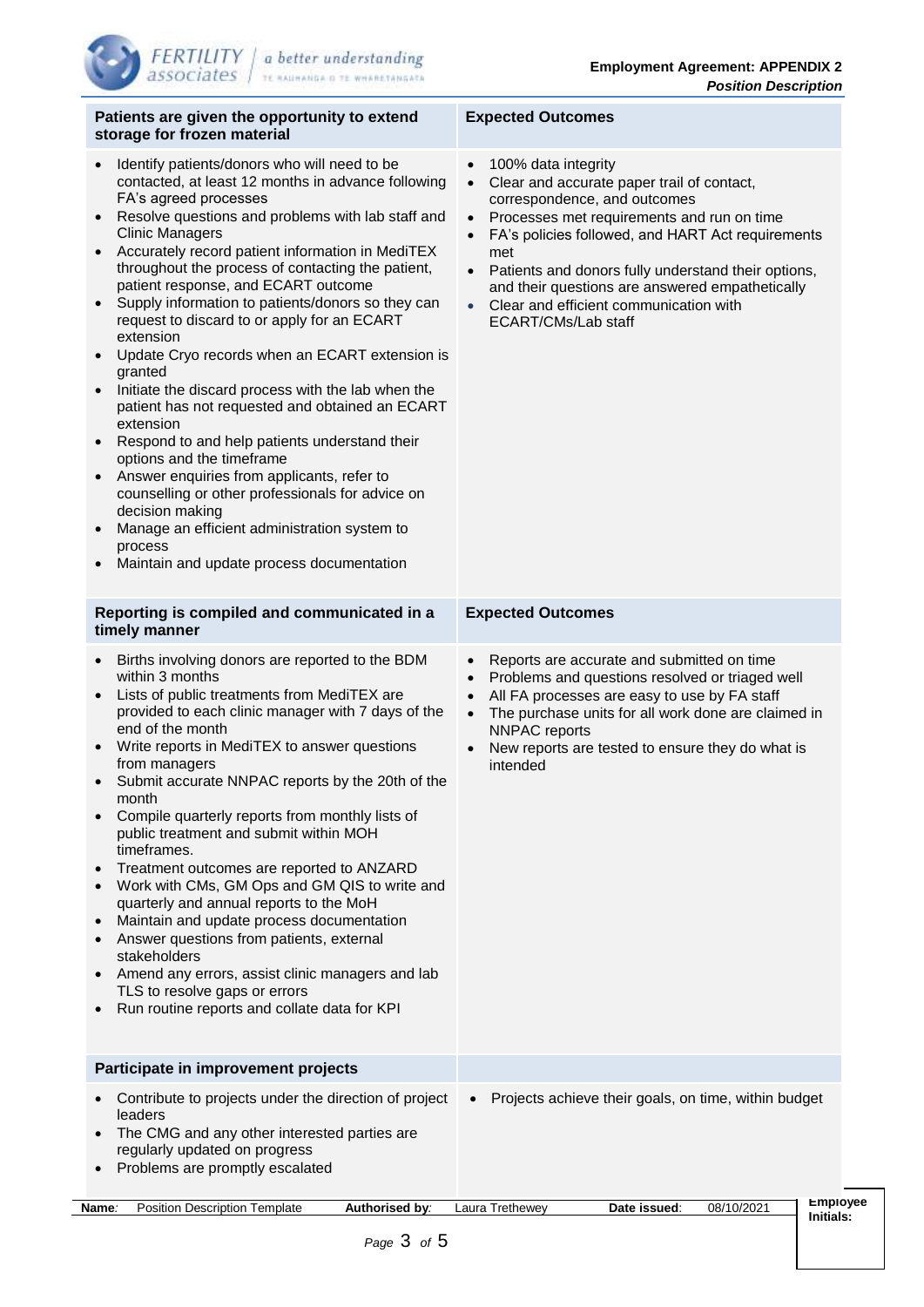| Continuous improvement in consistency and<br>accuracy of MediTEX data                                                                                                                                                                                                                                                                                                                                                                                                                                 | <b>Expected Outcomes</b>                                                                                                                                                                                                                                                                                                                                                                                                                                                                                                       |  |  |  |
|-------------------------------------------------------------------------------------------------------------------------------------------------------------------------------------------------------------------------------------------------------------------------------------------------------------------------------------------------------------------------------------------------------------------------------------------------------------------------------------------------------|--------------------------------------------------------------------------------------------------------------------------------------------------------------------------------------------------------------------------------------------------------------------------------------------------------------------------------------------------------------------------------------------------------------------------------------------------------------------------------------------------------------------------------|--|--|--|
| Write and run reports in MediTEX to identify<br>missing and wrong data<br>Work with staff to correct errors, fill gaps and<br>improve future data entry<br>Answer questions from FA staff<br>Maintain and information for staff on how to use<br><b>MediTEX</b>                                                                                                                                                                                                                                       | Priority is given to high levels risks, such as errors<br>and gaps in cryo storage records, public contract<br>work and reporting birth outcomes<br>QRs and raised and CMs and GMs alerted if gaps<br>or errors are detected that have a regulatory risk<br>KPI are created and followed to measure errors and<br>$\bullet$<br>gaps<br>Accuracy and consistency improve month-by-month                                                                                                                                         |  |  |  |
| <b>Communication &amp; Teamwork</b>                                                                                                                                                                                                                                                                                                                                                                                                                                                                   | <b>Expected Outcomes</b>                                                                                                                                                                                                                                                                                                                                                                                                                                                                                                       |  |  |  |
| Work co-operatively and constructively with other<br>team members to achieve objectives.<br>Quickly builds effective, respectful working<br>relationships with key stakeholders.<br>Goes the extra mile to assist others - proactively<br>helps and supports colleagues.<br>Communicates directly, honestly and respectfully.<br>Avoids gossiping.<br>Actively seeks feedback to improve and gives<br>constructive, respectful feedback to others.                                                    | Key stakeholders such as colleagues and patients<br>feel respected, heard, and valued.<br>Team engagement scores in communication and<br>$\bullet$<br>teamwork measures are high.<br>Is clearly valued as a member of the team.<br>$\bullet$<br>Key stakeholders recognise, respect and value how<br>you contribute to the team.<br>Team performance is high, targets are met, and key<br>$\bullet$<br>measures are on track.                                                                                                  |  |  |  |
| <b>Compliance &amp; Continuous Improvement</b>                                                                                                                                                                                                                                                                                                                                                                                                                                                        | <b>Expected Outcomes</b>                                                                                                                                                                                                                                                                                                                                                                                                                                                                                                       |  |  |  |
| Contribute to the continuous improvement of<br>processes/protocols within FA<br>Follow the company safety policies for personal<br>and patient safety.<br>Seek and use performance feedback to improve<br>own performance<br>Will bring things to others attention/raise issues of<br>concern.<br>Supports colleagues - sharing knowledge and<br>experience to help them do things better/more<br>efficiently.<br>Raise/report/escalate compliance issues or risks<br>using the appropriate channels. | Incidents that may impact on the safety, wellbeing,<br>or effectiveness of our people or business are<br>reported in a timely manner.<br>Incident and quality reporting seen as process for<br>$\bullet$<br>improvement not 'blame'.<br>Comfortable asking questions, providing feedback,<br>critique and new ideas.<br>All allocated training and compliance tasks are<br>completed within given timeframes.<br>Compliance issues, complaints and corrective<br>actions are identified, resolved, and reduce in<br>frequency. |  |  |  |
| <b>Initiative, Accountability &amp; Positive Attitude</b>                                                                                                                                                                                                                                                                                                                                                                                                                                             | <b>Expected Outcomes</b>                                                                                                                                                                                                                                                                                                                                                                                                                                                                                                       |  |  |  |
| Proactive rather than reactive. Able to avoid<br>mistakes that could/should be anticipated.<br>Effectively plans and prioritises work in<br>$\bullet$<br>accordance with company and team<br>goals/plans/objectives.<br>Well prepared and organized. Is punctual and<br>responsive to the workload of others.<br>Displays optimism and perseveres in the face of<br>setbacks/hurdles.<br>Actively sets learning/development goals and<br>drives own learning outcomes.                                | Finishes all allocated work efficiently and on time.<br>Works well without supervision.<br>$\bullet$<br>Positive feedback from patients and colleagues.<br>$\bullet$<br>Displays a helpful and courteous manner.<br>$\bullet$<br>Willingly shares learning.<br>$\bullet$<br>Collaborates with leadership to create<br>$\bullet$<br>learning/development plans and commits to<br>achieving set goals.                                                                                                                           |  |  |  |